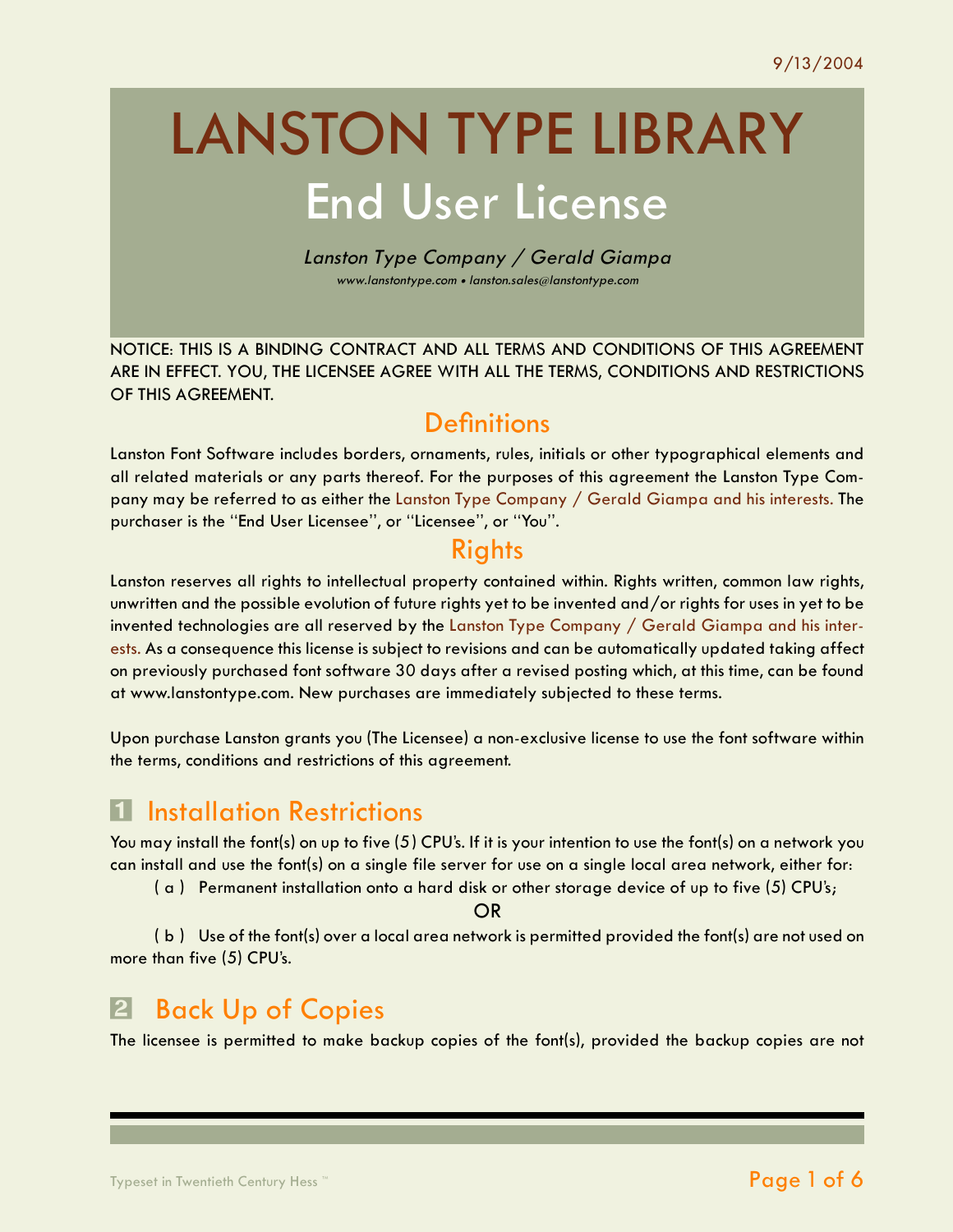installed or used on any computer.

#### **3 Service Bureau, Publisher, Printer**

The licensee is permitted to take a copy of the font(s) used in a particular file to a commercial printer, publisher or service bureau, if the commercial printer, publisher or service bureau have purchased a license to use that particular font(s) software. ( READ EXEMPTION (4) )

## **4 Securely Embedded Fonts**

Lanston fonts may be encapsulated within a document and shipped freely to other users as long as the "font security is enabled and embedded in the document". If there is a font subsets function in the application that function must be used for added protection. (READ EXEMPTION (a))

( a ) EXEMPTION: If Lanston Fonts are to be embedded within "internal documents" on a licensed site permission is granted to "allow modification to documents" as long as it falls within the limits of the license granted for the "number of computers".

( b ) EXTENDED EXEMPTIONS can be obtained if given permission from Lanston Type Company / Gerald Giampa and his interests. Contact Lanston Type Company at license@lanstontype.com.

#### **5** Terms for Extension to a Web Site License

In exchange for this extension of the font license Lanston Type Company must be identified in the Web Site as the trademark owner.

Lanston Font(s) may be used on a Web Site with the following conditions and that all other conditions still apply.

( a ) The Web site must make mention that Lanston Type Company / Gerald Giampa and his interests are the owner's of the copyright and the trademark. Lanston font(s) are to be named by their correct trademark name so as not to be confused with others in use.

( b ) Lanston Fonts used on a Web Site are still subject to the terms of this agreement.

( c ) The nature of the Web is harder to police than other uses. For that reason Lanston permits using its fonts on Web Sites as long as they are used in a graphic such as GIF or JPEG files. This use is limited to subsets such as seen in headlines or for e.g. logos but "not to be used with more than a 30% character set showing of the font(s)". Distribution of Lanston font software in graphics must name Lanston Type Company / Gerald Giampa and his interests as the owner of the copyright of the Lanston font software used to create the graphic in the Web Site. Lanston Fonts including those in non-font formats must not be used for distribution of graphics such as "Clip Art, e.g. ornaments or initials". Such use would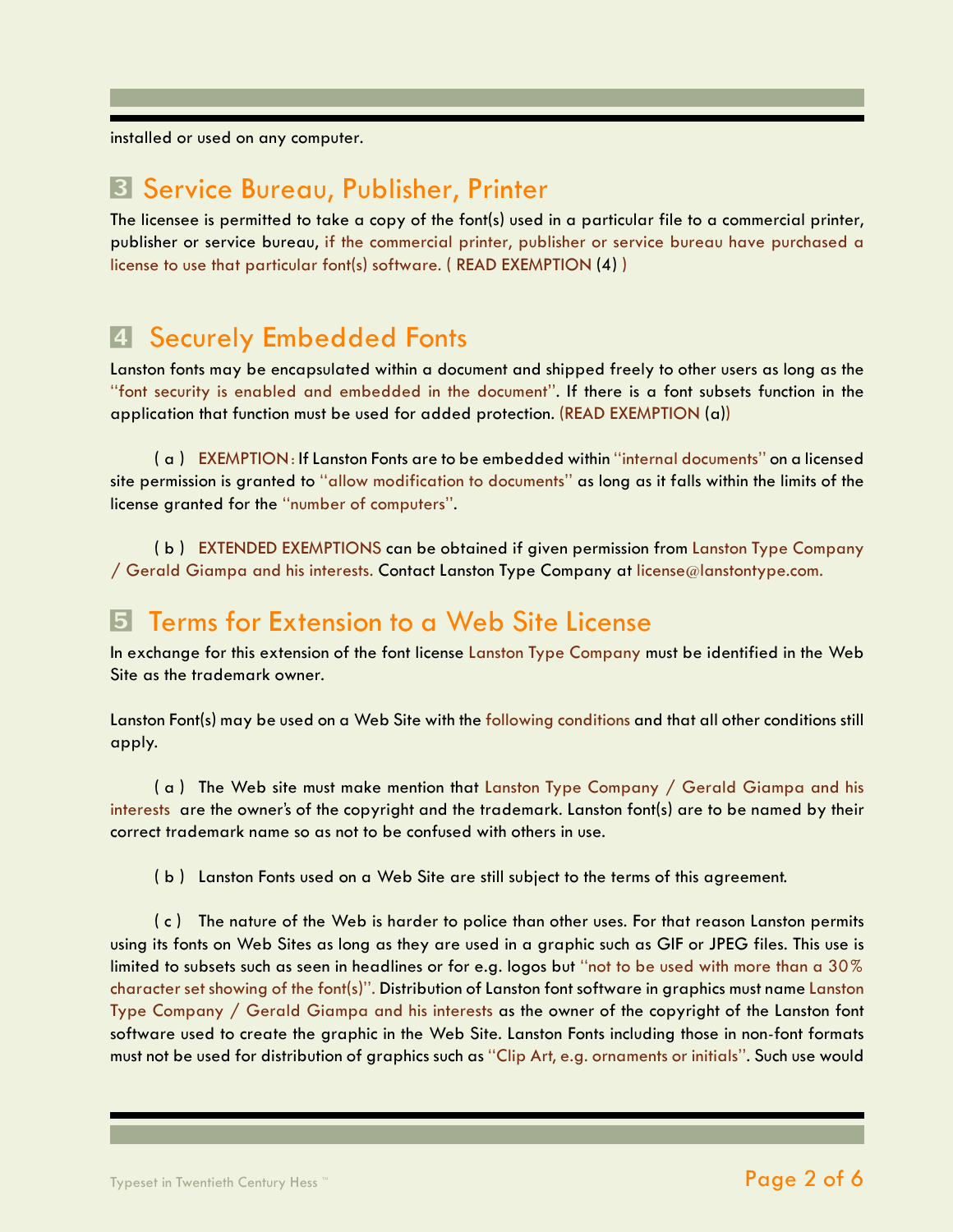require additional licensing arrangements and possibly a royalty agreement.

AND / OR

( d ) Lanston font(s) are permitted to be used on the Web but must be securely embedded and protected by "quality font security protection software for the Web". At the time of writing we are aware of two web font software protection programs, Bitstream® and Microsoft® and we have been told that Netscape® offers similar software solutions. From earlier reviews we are led to believe that Bitstream®'s "WebFont Maker®" offers the best protection. We are able to provide that software to the customer. We require that the Web Site administrator, designer or whomever is responsible for their use send to Lanston the Web Site address so Lanston may review font security from time to time. Contact license@LanstonType.com

# § Improper Hosting of Font Software on Servers

It is illegal to improperly host Lanston font software on Servers including Web Servers. Proper security measures are required. It is illegal for employees to download Lanston font software onto their own home or portable computers without following the license contract. It is illegal to download personal Lanston font software onto institutional or commercial computer systems without following the license contract.

# **Z** Improper Hosting of Font Software Web Servers

It is illegal to improperly host Lanston font software on Web Servers. The licensee must embed the font, "FONT SUBSETS ONLY WHENEVER POSSIBLE" securely and as "READ ONLY" documents unless a special license is issued by Lanston.

# **8 Custom Font Conversion**

Custom conversion of the Lanston font software to other formats permitted but still subject to the end user license agreement and therefore must comply with the license and the permitted number of computers. For example if Lanston font(s) are converted from Macintosh to be installed on PC's then the total computer installations must not exceed the agreement. Custom converted Lanston font software is permitted for business or personal use but is not permitted to be distributed or transferred for any purpose other than the balance of this agreement. The converted font(s) will not entitle the user to claim any form of ownership to the Lanston font(s) software or copyright, trademarks or any ancillary rights. All rights are retained by the Lanston Type Company / Gerald Giampa and his interests.

# **<sup>9</sup>** Office, Portable, or Home Computer

We are prepared to accept that a business user may have Lanston font(s) installed on his or her office computer and also installed on a portable computer and/or home computer. This is permitted as long as Lanston font software is not used simultaneously on all computers.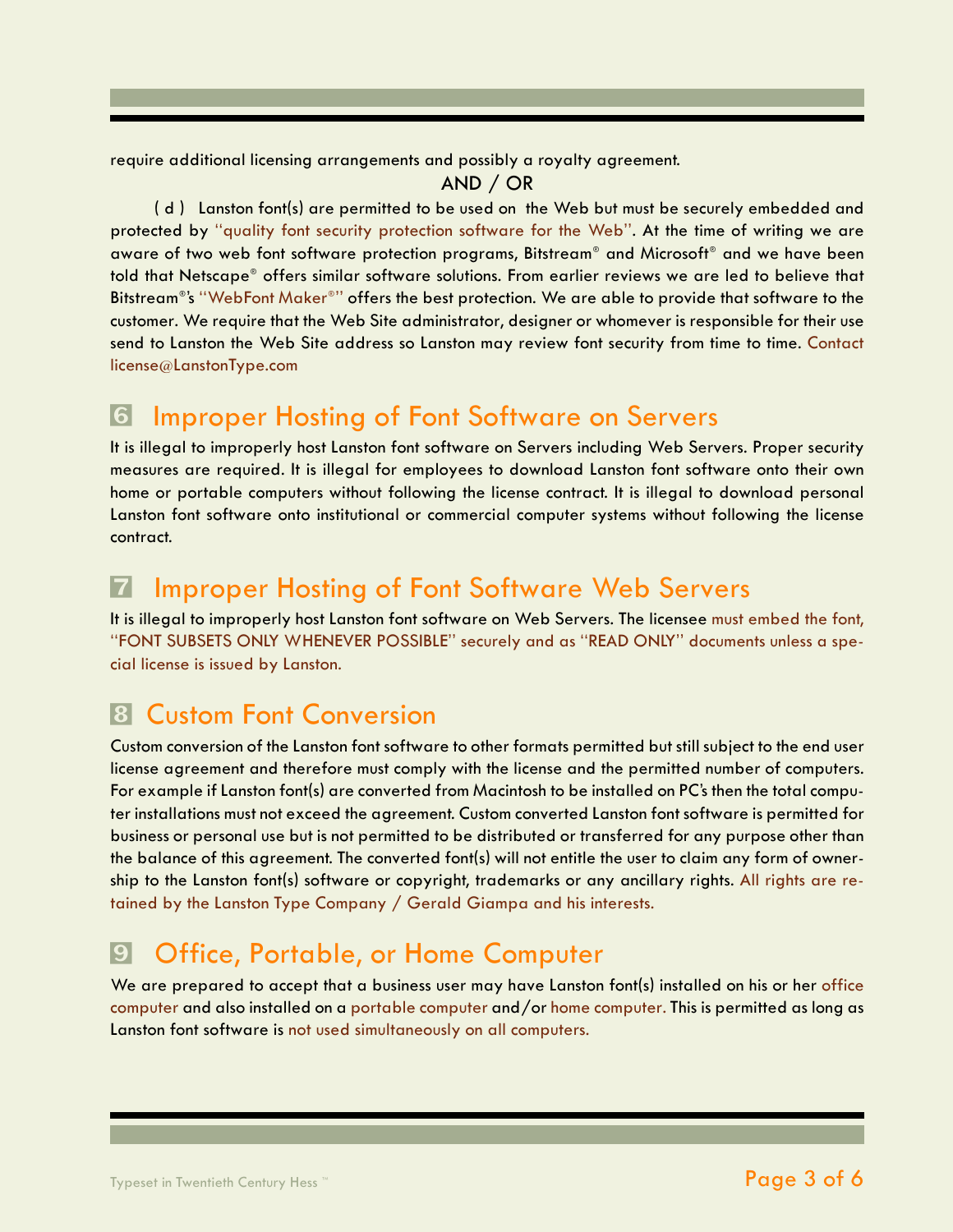## <sup>10</sup> Other Licensing Arrangements Available

Other Licensing programs are available for corporate, educational, government and volume purchases. Custom licenses can be tailor designed for projects. For information contact your supplier or visit the Lanston Web Site at www.LanstonType.com or write to license@lanstontype.com.

## **11 Valuable Intellectual Property**

The Software is owned by Lanston and its suppliers, and their code, copyrights, trademarks are valuable trade secrets of Lanston and its suppliers. The Software is protected by United States Copyright Law and International Treaty provisions including those of the EU. Copying the software or documentation is prohibited and in breach of this agreement, except as set forth in the "Use of the Software" section. Any copies that you are permitted to make pursuant to this Agreement must contain the same copyright and other proprietary notices that appear on or in the Software. Except for font software converted to other formats as permitted in the "Use of the Software" section, you agree not to modify, adapt or translate the Software. You also agree not to reverse engineer, de-compile, disassemble or otherwise attempt to discover the source code of the Software. Trademarks must be used in accordance with accepted trademark practice, including identification of trademark owner's name. Trademarks can only be used to identify printed output produced by the Software. Such use of any trademark does not give you any rights of ownership in that trademark. Except as stated above, this Agreement does not grant you any intellectual property rights in the Software.

# <sup>12</sup> Lend, Rent, Lease etc.

You are not permitted to lend, rent, lease, time-share or sublicense Lanston font(s) software. To sell your license and/or transfer your font(s) software you must follow the procedure. ( SEE (13) ).

## <sup>13</sup> Transfer

You may transfer all your rights to use Lanston font(s) software to another person or legal entity. However this agreement must also be transferred and will apply to the new licensee(s), Lanston font(s) software, backup copies, updates, prior versions and all copies of font software converted into other formats, including all documentation to such person or legal entity. You must not retain any copies, including copies stored on a computer for this transfer to be legal.

# <sup>14</sup> Limited Warranty

This warranty does not apply to font software converted into other formats. To make a warranty claim, you must return the Software to the location where you obtained it along with a copy of your sales receipt within a thirty (30) day period. If the Software does not perform substantially in accordance with the Documentation, the entire and exclusive liability and remedy shall be limited to either, at Lanston's option, the replacement of the Software or the refund of the license fee you paid for the Software.